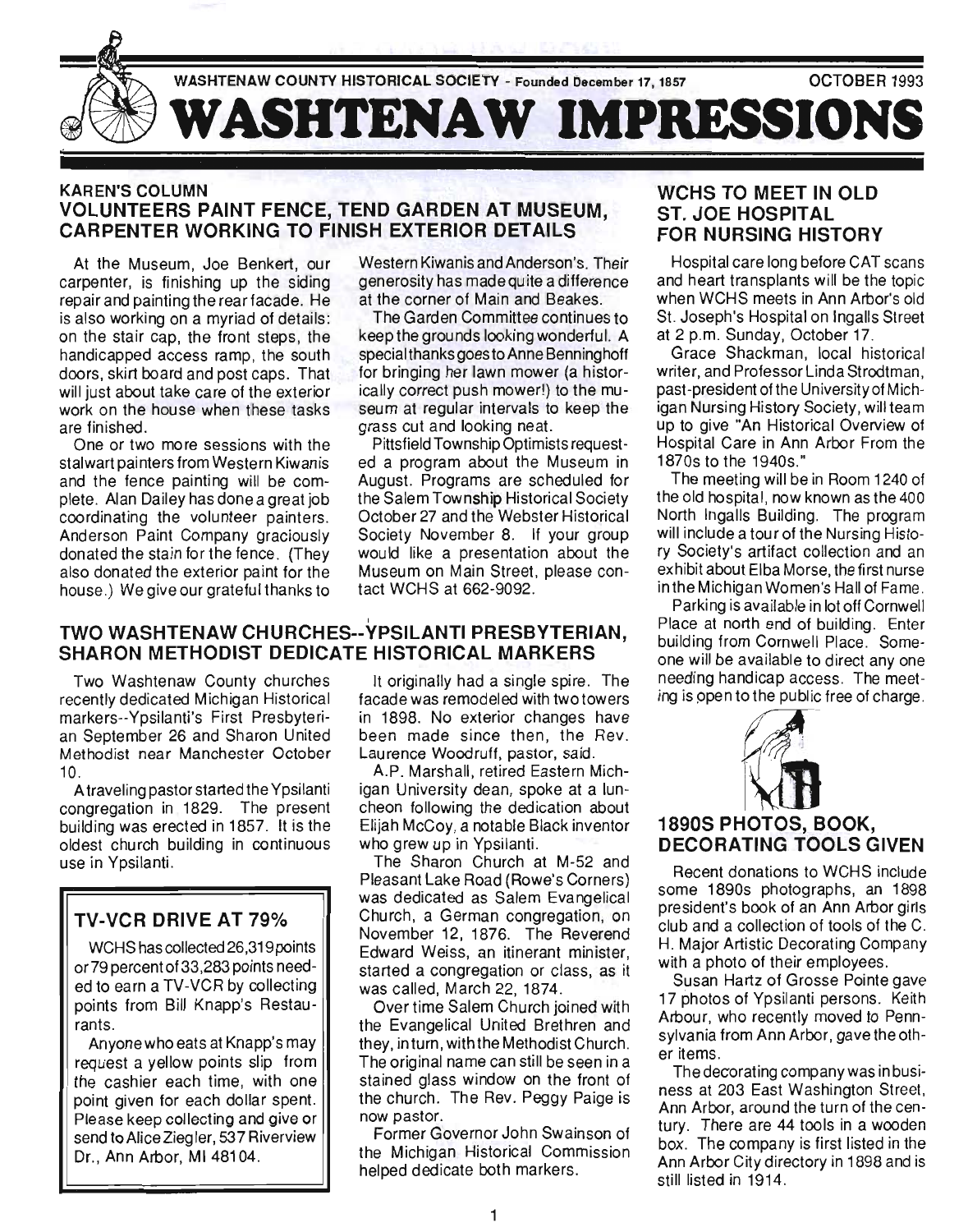# **SAGA OF THE ANN ARBOR RAILROAD AND HOW IT GREW**

Monopolistic freight rates, community rivalries, a former governor of Montana Territory and even armed insurrection rivaling the Toledo War figured in the long struggle to build the Ann Arbor Railroad.

Dan McClary, a local attorney whose onetime summer job as a brakeman on the Ann Arbor railroad started a love affair with the railroad, traced its history in a slide show before a standing room only audience at the September WCHS meeting.

His attraction to trains began as a small boy living on State Street across from what is now Shembechler Hall where he could watch special trains come in. He continued train watching after his family moved to Milan.

Shortly after his summer job with the railroad in 1969, he began his large and growing collection on the history of that railroad.

"We formed the Ann Arbor Railroad Technical and Historical Association ten or fifteen years ago. We are having our annual meeting October 9 at the depot in Cadillac," he said.

A key with a map of Lower Michigan in the head became the corporate symbol of the Toledo, Ann Arbor and North Michigan Railway about 1884. In some versions the stations from Toledo to Frankfort are listed, on others it just says Michigan. He recently found a fatter key variation in microfilms.

The Michigan rail map prior to the Civil War showed only three east-west lines- the Michigan Southern and Northern Indiana, the Michigan Central and the Detroit and Milwaukee line plus a line to Port Huron. "That was all. There's virtually nothing north-south."

The Michigan Central was charging higher rates from Detroit to Ann Arbor than from Detroit to Albion, he said. Ann Arborites were really trying to get a north-south road to relieve the monopoly.

McClary found many proposals for new and competing rail lines in The Michigan Argus, an Ann Arbor newspaper, beginning in 1855.

"But all the 1850s stuff kind of died with the Civil War momentum. I couldn't find any more references to the railroad until after the Civil War."

In 1866 there is mention of a proposed Toledo, Ann Arbor and Saginaw Railroad. A meeting to raise \$1 00,000 to aid it apparently failed.

"Meanwhile, James M. Ashleywho would ultimately build the line, in the 1850s is running away from his religious father. He went on a river boat in Ohio and saw the cruelties of slavery first hand.

"He was watching slave catchers take escaped slaves back and he formed an abolitionist mentality. He helped found a newspaper in the Ohio River area, then moved to Toledo.

"In the late 1850s he got involved in the



C.T. Stoner, now in Michigan Historical Collections, Bentley Library, U-M

Two spans of the Ann Arbor Railroad's steel trestle bridge over the Huron River gave way January 28, 1904, leaving 13 cars laying on the ice below. The lighter color car, upside down, says 'Refrigerator, Dairy Line Express.'

temperance movement. Then he got involved in politics and was elected to the US Congress in 1859."

ACongressman until 1869, he was chairman of the committee on territories. He introduced bills to admit Colorado and Nebraska into the union and to create the territory of Montana.

"Ashley pushed the Republican Party and Lincoln to an anti-slavery position. Lincoln was a pragmatist and would do whatever he had to do to preserve the union. Ashley guided passage of the 13th Amendment to abolish slavery.

"Andrew Johnson, Lincoln's vice-president was a Southerner from Tennessee. After the assassination, when Johnson became president, Ashley moved to impeach Johnson, his own Republican president. "

When Johnson survived the impeachment, Ashley's reputation was damaged. He lost re-election and went back to Toledo. President Grant appOinted him territorial governor of Montana.

"He got out to Montana and there were Democrats, Indians and ex-Confederates. Theydidn't take too wellto him being there. This was six or seven years before Custer's last stand."

In February 1869, Ann Arbor and Manchester Railroad articles of association were adopted with Silas Douglas and Elijah Morgan of Ann Arbor involved.

Douglas, a University of Michigan medical professor, was president. He became mayor of Ann Arbor 1870-72. He also built the gas works by Broadway Bridge and was president of that. Later his son was gas company president many years.

Morgan, a local attorney, was involved in early Ann Arbor attempts to build a railroad right up until the mid-1870s. Morgan's picture appears in the 1881 Washtenaw County History on page 1023.

In May 1869 Ypsilanti was to vote on a proposal to aid the Detroit, Hillsdale and Indiana, the company that built the line down through Saline. The only remnant of it is the Saline branch.

In August 1869 a Toledo and Northern Railroad was announced.

"Will our citizens take steps to be represented and give such assurances as will point the railroad in this direction," the Argus editor asks, "or will they lie supinely on their backs... while Ypsilanti goes for the road and secures it?"

"The Toledo, Ann Arbor and Saginaw Railroad had an enthusiastic meeting to consider the projected railroad. Argus editor E. B. Pond, James B. Gott and other Ann Arbor dignitaries were involved."

McClary found two actual stock subscriptions for this railroad, dated September 13, 1869 and September 17, 1869 in the Howell library, The Argus said the only conflict was the northern terminal--Owosso or Lansing. Lansing wanted to be a rail center. They threatened to build another line through Dexter if Ann Arbor wanted Owosso as terminus.

A week later, a, Toledo, Ann Arbor and Northern Railroad had been organized by Morgan, Charles Tripp and others. There was no mention of Saginaw. "They are playing Owosso, Saginaw and Lansing off against each other but Owosso was designated the northern point."

Lansing formed a company to construct a railroad line from the state line near Toledo to Lansing. The Lansing Republi*can was* "very confident that this is the route that has the business to offer and the Owosso route is nowhere."

"Ypsilanti was not going to be left behind. The Toledo, Ypsilanti and Saginaw Airline Railroad was organized in December 1869.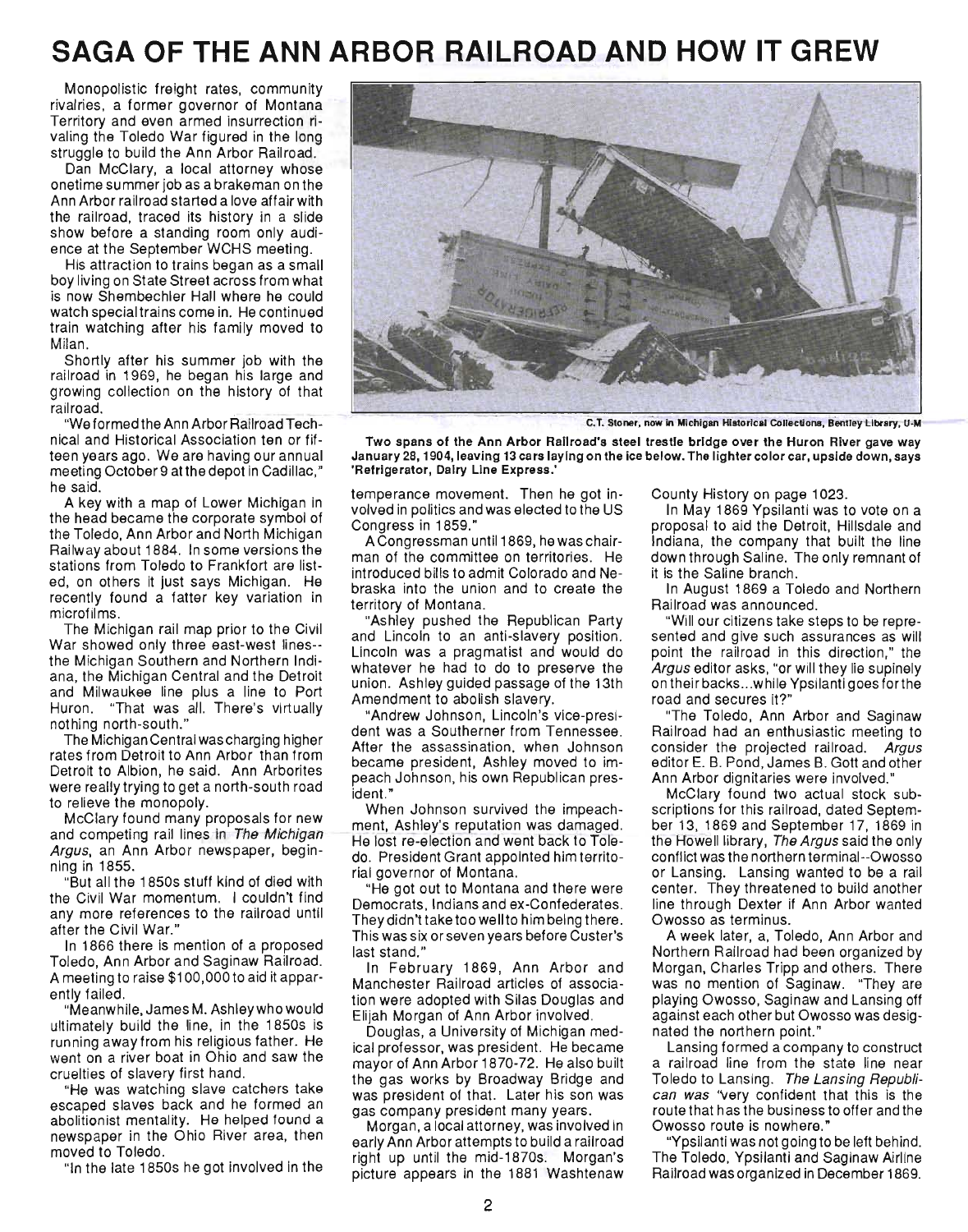There is a map of it in Bentley Library.

"The Toledo, Ann Arbor and Saginaw route was to wind through Mooreville, Saline, Ann Arbor, Brighton, Howell and Saginaw while the rival Toledo, Ypsilanti route was to go straight north. A proposed Plymouth to Holly line is basically where the Chesapeake and Ohio later went.

In February 1870, Ypsilanti voted to aid the Toledo, Ypsilanti, Saginaw line and elections were called in townships on the route.

That all fell through a few months later when the Michigan Supreme Court declared the railroad aid funding law unconstitutional. The court said you cannot use public funds to aid a private railroad.

The decision came in a case brought by the Detroit and Howell Railroad to collect from Salem township in Washtenaw's northeast corner.

The would-be developers failed in an attempt to get around the Supreme Court decision outlawing public funding by trying to amend the state constitution.

Douglas, Tripp and Morgan went to see the president of the Baltimore and Ohio Railroad in 1871 to see if they could tie their fortunes to the B & O.

By April 1872, the developers had hired a drummer (like Harold Hill of "Music Man") to sign up stock subscriptions.

The drummer showed the editor a \$25 note from a 1 02-year-old man who was to receive a free pass for one year. "We suspect that the contractors will have to hurry up or a stay of execution be put in against death to insure the free pass being worth value received, the Argus editor comments .

The agent also reported urging at length a farmer to subscribe. After the farmer's flat refusal, a little three-year-old boy who had listened said, "I will give you a cent sir," at the same time depositing a nickel in the agent's hand.

"We vote that manly and spirited boy a free pass to Saginaw and move that he take his first ride with the 102-year-old," the editor commented.

"The first annual report of the Toledo, Ann Arbor and Northern, dated July 15, 1872, said they had enough subscriptions to hire a graderto do 33 miles of track--that would take them about from the state line to Milan if they came up from the south.

"They continued to try to get subscriptions but they were not getting the money they did get subscribed paid in on time. Someone would pay ten percent. Then a call for another ten percent wasn't paid.

"My research between then and 1877 is incomplete but I do know that by 1877 they went bankrupt without having finished the line."

A transfer of railroad assets to 'Benjamin C. Crane, the contractor, was recorded in the Washtenaw County Register of Deeds office in 1877.

"Enter James M. Ashley. The Confederates, Democrats and Indians have chased him out of Montana and he's back. He's



Photo courtesy of Dan McClary

James M. Ashley of Toledo built the Toledo, Ann Arbor and North Michigan Railroad.

also an attorney. He apprenticed down on the Ohio River. He never practiced law until he got back from Montana.

"He opened an attorney's office. He had three sons and a daughter. He sent all three sons to the University of Michigan. The oldest, James M., Jr., graduated from law school in 1878. The second, Henry W. (called Harry) graduated from the U-M in 1879.

The third, Charles Sumner Ashley, named atterthat great US senator, Charles Sumner, graduated in 1884 from undergraduate studies, became an attorney and, for a while, the railroad's attorney. By 1891 he is listed as former attorney.

"In May 1878 they were building the railroad into Ann Arbor and we'll see that James, Jr., was kind of a scalawag. He was Governor Ashley's muscle man. Before his graduation he was involved in armed insurrection."

#### **LOCAL RAILROAD BUILT BY HOOK OR BY CROOK**

"They built the Ann Arbor railroad track by offering farmers lifetime passes if they brought horses and plows and helped finish the grading, Dan McClary said. Then they revoked the passes. They built the railroad anyway they could."

The Ashley family bought a house at 522 Monroe Street near the U-M law school in 1875 when they sent the oldest son to law school.

"Unfortunately, I didn't discoverthe house until after the roof burned a year or so ago. They had a home in Toledo as well.

The only way Ashley could get to Ann Arbor then from Toledo was up a line to Detroit, then over on the Michigan Central to Ann Arbor. He wanted a direct route and cheaper way to get his kids to school.

Governor Ashley used his political contacts he knew from Congress to get in touch with Boston capitalists. He told them that from \$250,000 to \$260,000 would put the road in good running order.

He got the money and Crane conveyed the assets to .Ashley June 19, 1877, according to papers in the Washtenaw Register of Deeds office. Ashley changed the name to the Toledo and Ann Arbor.

Ashley hired Earle Knight, a University civil engineering graduate, as the first civil engineer of the Ann Arbor Railroad.

A poster, dated May 16, 1878, says, "Everybody rejoice. The railroad will be laid into Ann Arbor today."

Next day, Ann Arbor newspapers reported the railroad between Toledo and "this place" was completed. A large number of citizens, accompanied by a band, met the track layers as they came into the city. After speeches, they all countermarched to Hill's Opera House where a bounteous supper was provided by the Reform Club. (The Reform Clubs and Red Ribbon Clubs were temperance unions.)

The Ann Arbor Courier also reported that 300 people went on the first excursion overthe Ann Arbor Railroad to Milan on flat cars where a large Red Ribbon group was addressed by R.B. Frazer. Later, Governor Ashley was presented \$50 in gold, the first earnings of the railroad from that excursion.

While the railroad had been built to the Ohio state line, it couldn't get to downtown Toledo. May 24 the Ann Arbor line purchased a six mile piece of railroad from the state line to Toledo from the Pennsylvania Railroad for \$80,000.

A week later they consolidated the Toledo and Ann Arbor and the Toledo and State line Railroads and filed names of the directors with the Secretary of State. The directors were James Ashley, Sr., James, Jr., and Henry W. Ashley. Henry was at the end of his junior year at U-M.

"Now Ashley has a problem. He's got the line built from the Canada Southern at Alexis. Ohio (state line) to Ann Arbor. He now has the State line Railroad from Toledo up to the Southern but he can't get across. This is June 7, about two weeks before James, Jr., graduates from law school."

A newspaper report says James, Jr., had quite an exciting time crossing the tracks of the Canada Southern with the Toledo and Ann Arbor Railroad Sunday afternoon.

About two weeks previous, they informed the Canada Southern authorities they desired to cross. Last Saturday, the iron was laid up to that road.

The Canada Southern put an engine on the track where they knew the railroad would be crossed and stationed a guard of about 100 men so as to make sure a march would not be stolen on them. "Not desiring to brook such an unreason-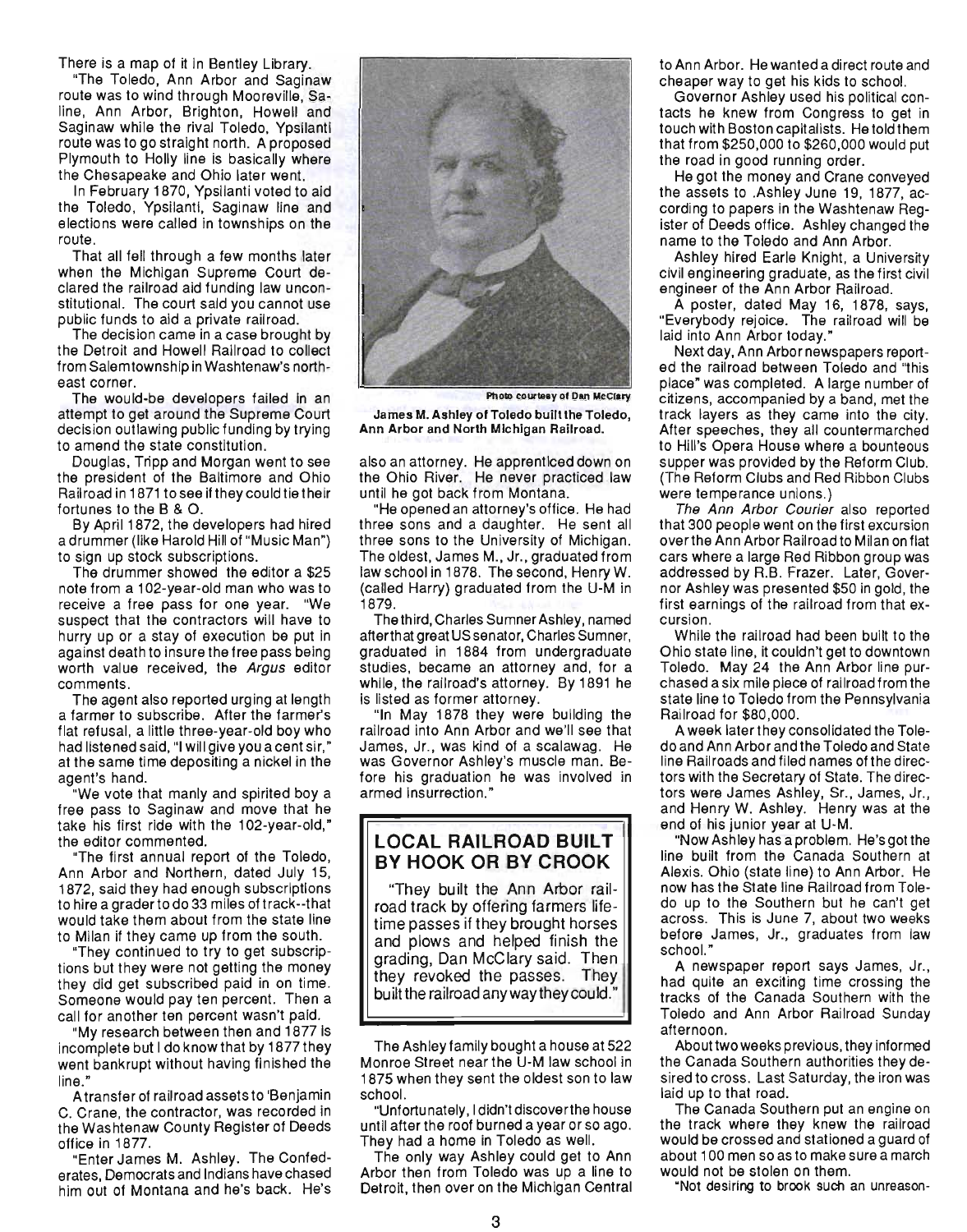able delay as the Canada Southern authorities evidently intended to make or have them pay roundly for crossing their track, the steam was gotten up and a train ran back and forth on the road whistling loudly which soon called out a force of 400 men, many armed.

"They made a raid on those stationed to bar their way, who thinking discretion was the better part of valor, vacated the road."

"By means of ropes to which many willing hands lent their assistance, the engine was run out of the way and the iron laid across the Canada Southern. A posse of men were left to guard it until an injunction was gotten restricting the Southern from interfering:

"James, Jr., was not out of law school yet but he's taken 400 men with guns and raided another railroad," McClary commented. "So much for ethics in 1878."

"He did this again when they crossed the Detroit branch of the Northern up at Howell. That time he got arrested for obstructing the US mails. They got dynamite and blew out the other track that time.

"In June 1878 the Reform Club in Ann Arbor took an excursion to Toledo. Tickets from Ann Arbor were \$1 , from Milan, 75 cents and from Dundee, 50 cents.

"The excursion train left with two locomotives, 12 coaches, two baggage cars, two platform commissary cars with more coaches added at Milan and Dundee. It's amazing. Where they got the coaches from I don't know."

C. T. Stoner of Dexter, who did a lot of railroad photography, had an original stamp of A. W. Chapman, a railroad agent in Ann Arbor. Ston er made a wax seal impression for McC lary about 20 years ago.

"That's the only existing artifact that I know of from the Toledo and Ann Arbor that Ashley built."

The general passenger and freight offices were in what was called the Pythian Castle in Toledo as the railroad built north toward Frankfort. They brought passengers to Toledo to the Pennsylvania station originally and took freight down to the ships.

He had a picture of the river dock area from a booklet given out to passengers.

"The railroad built its own depot in Toledo after the turn of the century. The flag in the window is an Ann Arbor style Wabash flag, so this picture was taken after 1945 when the Wabash took over."

The passenger booklet showed fancy Queen Anne residences of the railroad's purchasing and freight agents.

McClary also found a picture of a house labeled H. W. Ashley (son Harry) on a sheet showing representative Toledo residences by architects. "It looks like three houses built into one. I'm still trying to find where Ashley (senior) lived in Toledo."

He showed Governor Ashley's private car, the union depot in Dundee, the railroad yards at Milan.

"At Milan, the Wabash had a little switchman's tower that was torn down a year or so ago. They had a derailment once and box cars piled up right around that tower. They said the switchman almost had a heart attack but was untouched."

John Philip Sousa's band was on board December 9, 1907, when their train was wrecked in Milan. McClary was able to photograph a



The corporate symbol of Ashley's railroad. Note Michigan map in the was doing some wood head of key, listing stations on the railroad.<br>weight on to see how far

postcard picture of that wreck owned by a lady in Milan who ran a bakery.

After comparing notes with a biographer of Sousa, McClary thinks Sousa himself was not on the train. They think it was when Sousa was taken sick back in Milwaukee. "The band performed that night, conducted by the great trumpeter, Arthur Clark."

Carriages from local hotels were waiting to take passengers to their hotels in a picture of the Ann Arbor depot on Ashley Street. He also showed a 1940s view. Now it is a Montessori School. The back wall is now flat, the bay gone. He showed views of the freight house and of a turn -of-the-century wreck downtown.

In 1878 Ashley built the line to Washington Street and finally to the Felch Street area. "A guy named Hiscock owned some property near where the Michigan Central is. He had subscribed some stock and paid up.

They were arguing about coming through his property. They ended up swapping some money and stock. I think it was December 1878 before they finally made the connection with the Michigan Central."

At this point, Ashley started plotting to continue the line but not up to Howell where they were selling stock subscriptions but east to South Lyon. They bought up right of way and graded to Pontiac.

"Ashley had this habit of forming a new

#### **ANN ARBOR TO TOLEDO**  4112 **HOUR TRIP IN 1878**

The first Ann Arbor Railroad time table left Ann Arbor at 6 a.m. and arrived in Toledo at 10:30 a.m. or in four and a half hours.

"They had about ten mile an hou r trackage, McClary figured . Times got faster when they got the right of way more stabilized."

corporation to form the next railroad and if it went belly up, he wouldn't lose the assets of the first one. So he builds what he calls the Toledo, Ann Arbor and Northeastern.

"When he got that done he merged it in and the two roads became the Toledo, Ann Arbor and Grand Trunk. You can still see part of this right of way on the curve where M-14 comes around by Domino's Farms on the right.

"Enter now a new civil engineer, U·M professor Charles E. Green. He was hired by Ashley to do the grading and bridge work for the T, AA and beyond. He built the original wood trestle over the Huron River.

"I found some papers in Bentley where the wood would deflect.

"An advertisement for the T, AA and Grand Trunk, after the line was completed to South Lyon, lists H. W. Ashley as superintendent. He had been general manager. I thought James, Jr., was superintendent. Apparently they swapped jobs around.

"Ashley built up to South Lyon and did the grading over to Pontiac but he sold the graded right of way to the Grand Trunk. I guess he needed the money or he had the idea to go the other direction. Then the Grand Trunk built the Airline over to Jackson. That crosses in the Lakeland area.

"Now we have another civil engineer, John White. He had a little trouble with alcohol and got fired. But he came back and did work on the Mt. Pleasant-Cadillac extension later on . Still later he worked as an assistant to Henry Earle Riggs, civil engineer, 1890-95.

"Riggs became a professor at the U-M and was a founder of the Michigan Union. In the late 1940s he published a book, The Ann Arbor Railroad Fifty Years Ago. It was put out to employees of the Wabash Railroad that controlled the Ann Arbor at that time.

"After becoming chief civil engineer in 1890, Rigg's fir'st project was to replace Green's wood trestle. He planned an Iron girder bridge, the first curved girder bridge in the United States.

"Riggs wanted to build a heavier bridge but someone told Governor Ashley that Riggs was trying to build a bridge as heavy as the Michigan Central and he didn't need that. Over Rigg's objection, they went to a spindly lighter metal trestle .

"They buried remains of the old wood trestle in the dirt." McClary learned that the present day railroad civil engineer was having trouble with sink holes up on the grade. "It's my understanding that some of the old wood trestle pilings have rotted away."

In the early 1900s there was a wreck on the spindly bridge. Several freight cars piled up on the ice.

"The third and current bridge was built soon after. I believe it's off the original design specifications of Riggs when he wanted to build the heavier bridge."

"In the 1970s when they were working on the dam. they took the water down and you could see the remains of coffer dams around the concrete pilings and trestle pilings from the first bridge. They just covered everything up. It's only about one or two feet under water."

An 1882 map gave the first hint of where the Ann Arbor really went--to Frankfort-Elberta on Lake Michigan.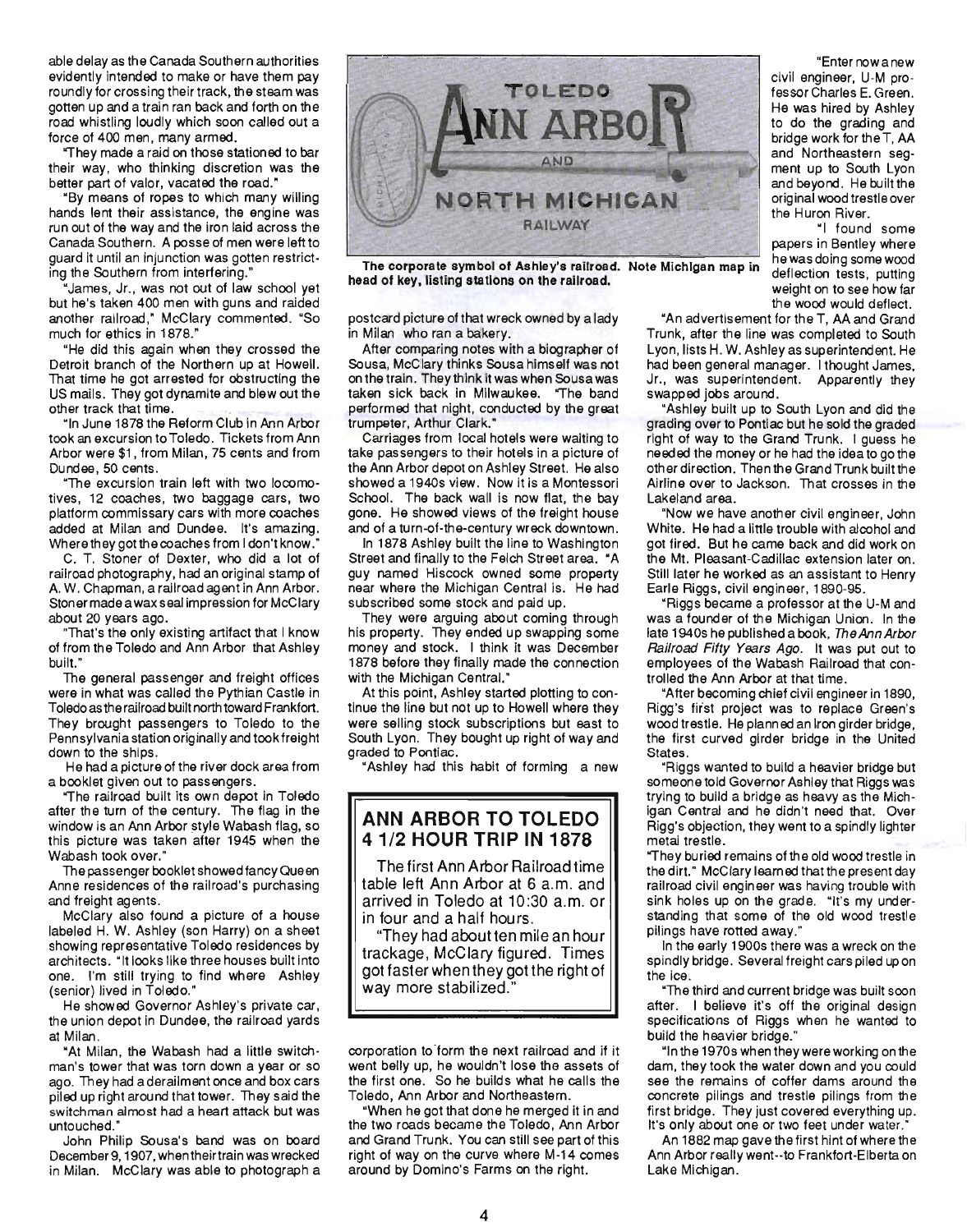"After completing the line to South Lyon in 1881 he called the line the Toledo, Ann Arbor and Grand Trunk. After a couple years, Ashley formed the Toledo, Ann Arbor and North Michigan. That was the name as the railroad built northward. They gave construction names to parts of the road but, on completion, they would merge them in to this name."

Among pictures McClary found at the Howell Library is one where some freight cars were pushed too far out the back end of a coal loading trestle. There was a wreck and workers are seen shoveling coal out of a car perched at a precarious angle.

Another picture showed a head-on collision of a 440 engine with another engine. The front wheels of the 440 were shoved right under the driver.

McClary told of a man in Owosso, Harold Brown (Brownie), 92, who is a treasure of shop . knowledge to railroad buffs. He started work in the Owosso shops in 1917 and retired in 1967. "His career spanned the steam equipment from the 1880s to the diesels still working today."

Brownie grew up in the neighborhood and still lives near the shops. He started as a machinist's apprentice. His first job was on McKeen motor cars (the railroad answer to interurbans).

McClary had been trying to find out the background color of the key herald or corpo-

#### **TORN UP BRANCH LINE ANGERS SOUTH LYON**

"In 1891 the Ann Arbor Railroad abandoned the South Lyon branch. The people of South Lyon were very unhappy about this because they had paid stock subscriptions in 1881 to build the line.

"On my handout I have the battle of South Lyon," McClary said. That's where Charles Sumner Ashley, the third son and attorney is doing the spin doctoring to cover for pulling up the branch line."

rate symbol. Brownie readily recalled it was dark red.

Another railroad buff ran across some Ann Arbor freight cars made by the Peninsular Car Company in Detroit in 1887 with a different symbol than Dan had ever seen.

It resembles the shape of a caboose head on with a 'V' in the bottom, he thought. He thinks Peninsular may have come up with it themselves. A later Peninsular car for the Ann Arbor Railroad had the key herald symbol.

A map showed a line to Saginaw and Bay City and part of the Manistee and Northeastern on which the Ann Arbor had trackage rights.

"The line called the Toledo, Saginaw and Mackinac, or later the Cincinnati, Saginaw and Mackinac, was built with money from two logging barons, Ammi Wright from Alma, who built Alma College, and Wellington Burt who became the receiver of the Ann Arbor after bankruptcy in 1893.

Wright was president, Burt, the treasurer.



The railroad once had a private party dining and sleeping car named 'City of Ann Arbor.' It could be rented for 'hunting, fishing, and pleasure parties.'

The lineto Mackinac was built using Ann Arbor railroad equipment and was part of the Ann Arbor and North Michigan.

An 1885 map showed aline upto South Lyon and a line from Owosso to St. Louis, east of Alma. It was in building the section in between when they went through Howell that James, Jr., got arrested for obstructing the US mail.

He showed Hamburg and Lakeland depots and an excursion train at Lakeland. They had regular excursions to Lakeland and Whitmore Lake. They also took excursions to Lake Cadillac, then called Big and Little Clam Lake, to Crystal Lake and to Frankfort.

"There's a lot of evidence of people being killed. A lot of times the boiler would explode and the engineer and crew would get it first.

"I dug up a microfilm article in an Owosso paper of a man, wife and kids in a one-horse carriage who went in front of a train. They didn't hold back on descriptions of how somebody got maimed or killed. They described it in vivid detail, almost like an anatomy class."

He showed the former little depot in Oak Grove, south of Durand, and the union depot at Durand.

"A lot of people didn't know they had a roundhouse in Durand as well as Owosso. I believe the Durand one helped service the branch to Saginaw."

Wellington A. Burt, the East Saginaw financier and treasurer of the branch line to Saginaw, became the receiver of the Ann Arbor Railroad in 1893.

"Instead of protecting the assets for Governor Ashley, working them out of receivership and turning them back to Ashley, he kicked out governor Ashley and the bully, James, Jr., , and took over the railroad for himself.

"He changed the name to the Ann Arbor railroad in 1895. He was the father-in-law of Harry Ashley. He kept Harry and the railroad and kicked the older brother and dad out."

McClary recently talked to Mrs. Charles Sumner Ashley II in Toledo. When he asked about Uncle Henry (Harry), she replied they don't talk about him. He is considered the family traitor.

He showed a picture of a side paddle wheel boat named after Burt and an aerial view of the railroad shops at Owosso in the 1930s. A lot of the tracks are now gone. Three roundhouse stalls still exist. The Tuscola and Saginaw Bay operations are now in what is left. They bought the northern part of the Ann Arbor lines.

Owosso once had a wood depot close to the shops. Its replacement built in the late 1800s is now gone and a used car lot is in its place.

The Bannister depot picture showed a cattle

loading area. They also hauled pulpwood and a lot of different products. Ashley designed this line as a feeder line to the wharfs of Toledo."

Ashley has a namesake town south and east of Alma. Itis on the Toledo, Saginaw, and Muskegon line that got built and turned over to the Grand Trunk. Remnants of the line are there today. The Tuscola and Saginaw Bay runs it as far as Middleton.

West of Middleton for seven miles to Carson city it's run by two grain elevator operators. When the railroad abandoned that segment a few years ago, an elevator secretary named Ida Sweet talked the operators into buying it. She died soon after and they now call it the

#### **ANN ARBOR** LINE AVOIDS **ALL BUT ONE MAJOR CITY**

"The Ann Arbor Railroad has the distinction of, except for Ann Arbor, missing every major city in the state of Michigan. It did tie into Saginaw for a while but it basically went diagonally into the heartland.

Ashley was after wheat, corn, oats, cattle, milk, forest products and everything else cities didn't have."

#### Sweet Line in her honor.

After a series of maneuvers by Ammi Wright, the Alma lumber baron, and Ashley about where the Ann Arbor railroad would go in the Alma-St. Louis area, Ashley merged in with the "LAMP Road (Lansing, Alma , Mt. Pleasant) started by Wright. "A little section to St. Louis later was abandoned and Wright belatedly got his way to shut out St. Louis.

"When the Ann Arbor merged in with Wright, James Ashley, Jr., was ousted as the vicepresident and Wright substituted. I think James, Jr., was bumped down to superintendent."

The Toledo, Ann Arbor and North Michigan was completed as far as Mt. Pleasant by 1887 and finished to Cadillac by 1889.

The construction road was called the T, AA and Cadillac. The section up to Copemish they called the T, AA and Lake Michigan. The last section was the Frankfort and Northeast· ern made by Frankfort people. All three sections were merged in to complete the railroad.

The Ann Arbor Railroad once had five ferry lines across Lake Michigan.